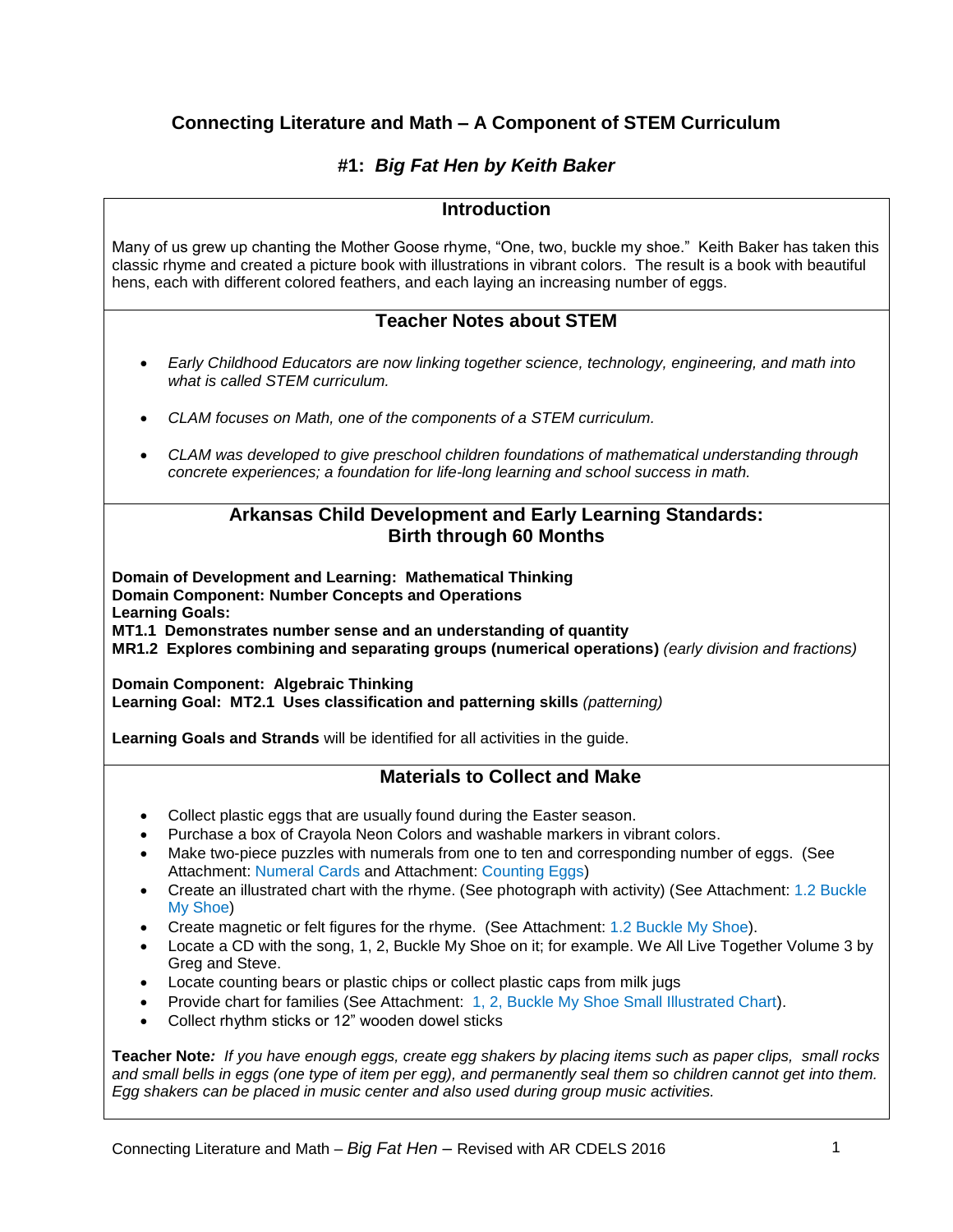# **Story Presentation**

**Learning Goals:**

- **LD1.1 Understands and responds to language (in child's home language)** *(vocabulary and language comprehension)*
- **EL1.1 Shows interest in literacy experiences** *(engagement in literacy experiences)*
- **EL1.2 Engages in read-alouds and conversations about books and stories** *(engagement with books and stories)*
- **EL2.1 Notices and manipulates the sounds of language** *(rhyme)*
- **EL3.1 Responds to features of books and print** (*book knowledge and print knowledge)*
- **MT1.1 Demonstrates number sense and an understanding of quantity** *(number names and count sequence, connection of number, numeral and quantity)*
- **MT1.2 Explores combining and separating groups (numerical operations)** *(early division and fractions)*
- **Book:** *Big Fat Hen by Keith Baker*

**First Reading of** *Big Fat Hen*

- Be familiar with the book*, Big Fat Hen*.
- Take a CD player and the CD that contains the song, 1, 2, Buckle My Shoe, to the story reading area.
- Begin to play the song as you invite children to join you in the story reading area.
- Play the song again and invite children to join in the singing.
- Explain to children that 1, 2, Buckle My Shoe is a Mother Goose rhyme and ask if any of them have ever heard the rhyme before.
- Explain to children that they will now hear a story about the song they heard, 1, 2 Buckle My Shoe.
- Show the cover, give title and illustrator. (Explain that the illustrator is the person who creates the pictures.)
- Invite children to look at the cover and describe what they see.
- Read the story so all children can see the pictures in the book.
- Follow up the reading by inviting children to read the book with you.
- Show the pages with the numerals on them, point to the numerals and ask children to say them with you, and say the rhyme on the next page.
- Ask children to stand and join you in singing the rhyme as you play the CD.
- Continue playing the song as children transition to the next activity.

**Teacher Note:** *Include the song at other times during the day; for example during music time.*

#### **Second Reading of** *Big Fat Hen*

 Show the cover and invite children to read the title with you as you run your fingers under each of the words.

\_\_\_\_\_\_\_\_\_\_\_\_\_\_\_\_\_\_\_\_\_\_\_\_\_\_\_\_\_\_\_\_\_\_\_\_\_\_\_\_\_\_\_\_\_\_\_\_\_\_\_\_\_\_\_\_\_\_\_\_\_\_\_\_\_\_\_\_\_\_\_\_\_\_\_\_\_\_\_\_\_\_\_\_\_\_\_\_

- Read the story so all children can see the pictures in the book.
- Follow up the reading by inviting the children to count the chicks on each page as you point to them.
- Comment after chicks are counted on each page, "That's right. There are 3 chicks on this page" as you point to the numeral."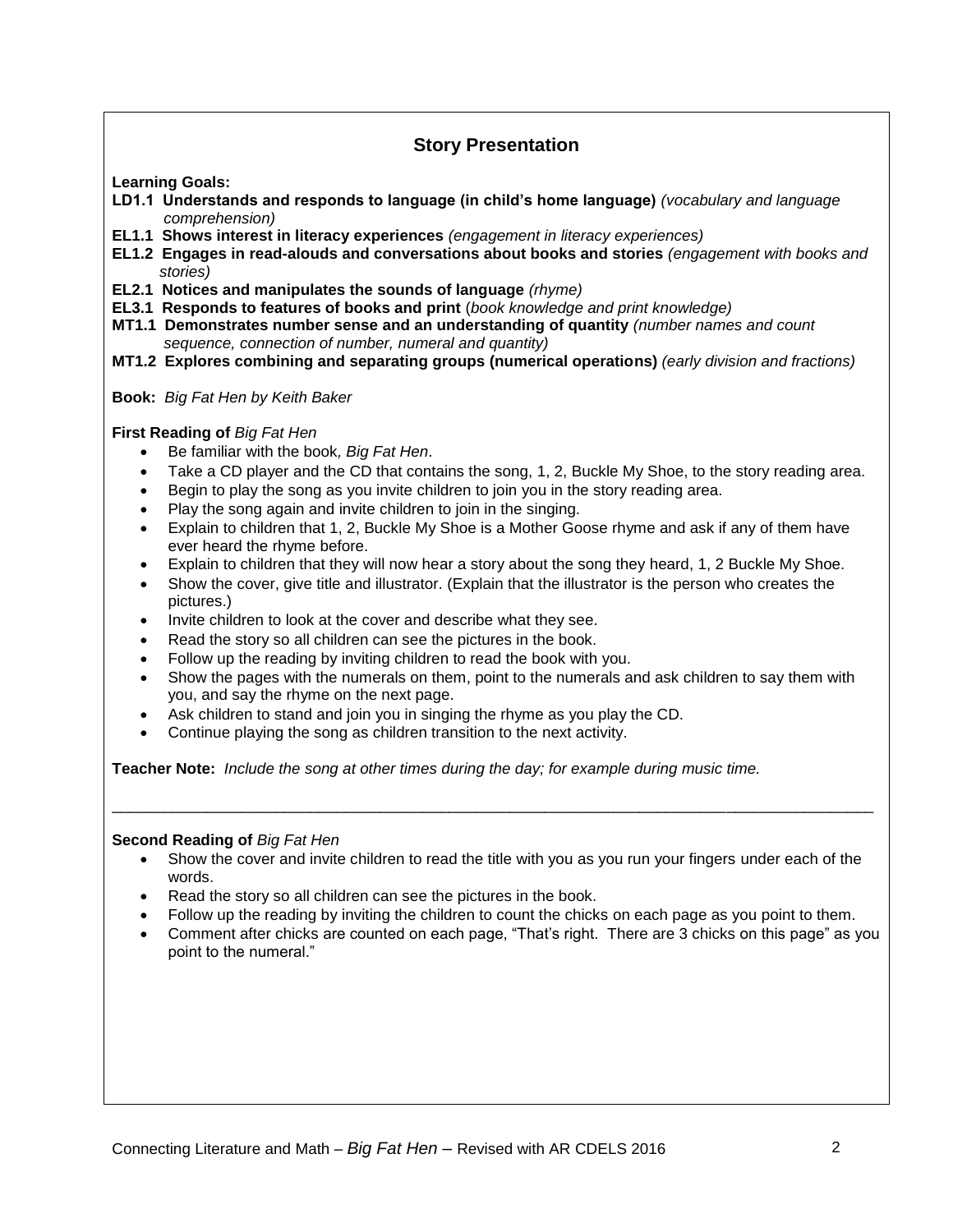### **Third Reading of** *Big Fat Hen*

- Take a collection of plastic eggs in a basket, one per child in the group. Keep the basket out of sight until the end of the reading.
- Show the cover and invite children to look at the big fat hen and name the colors they see.
- Read the story so all children can see the pictures in the book.
- Follow up the reading by showing the page with 2 eggs, then the next page with a corresponding number of chicks, plus egg shells in half.
- Invite children to discuss where they think the eggs came from. Accept all answers, then, depending on what children say, explain to them that the baby chicks hatched from the eggs. The hen laid the eggs, sat on them for 21 days, and the chicks came out of the shells.
- Involve children in counting the egg shell halves.
- Bring out the basket of eggs, give each child one, and allow children to open the eggs. Say that each child had one egg shell, and now each has two halves. When the egg shell halves are put back together, children will have one egg.

### **Teacher Note:**

- *All of the story presentations are teacher guided activities.*
- *If any of the children express an interest in learning more about eggs and how they hatch, go online and do a search.*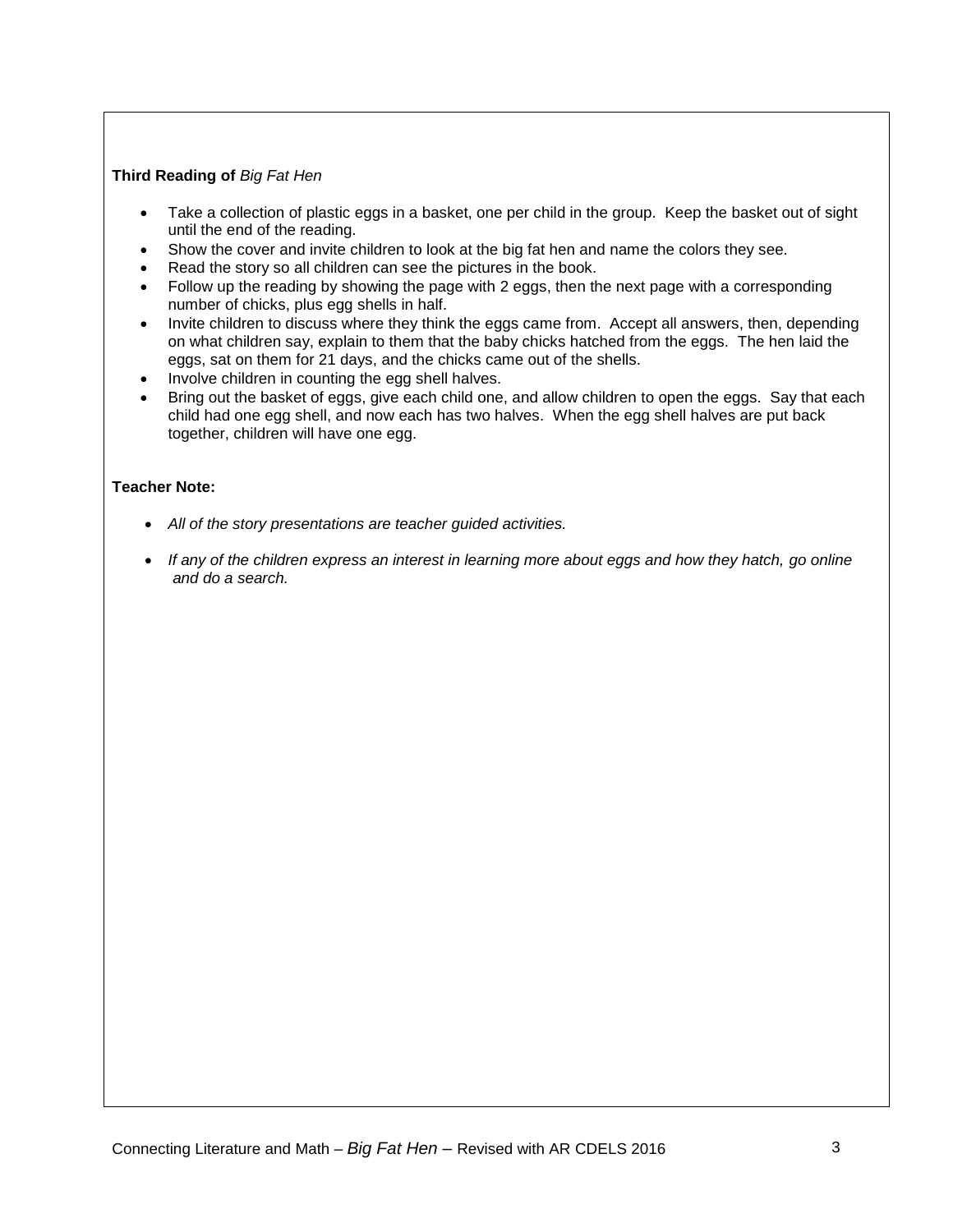# **Additional Language and Literacy Activities**

## **Learning Goals:**

- **LD1.1 Understands and responds to language (in child's home language)** *(vocabulary and language comprehension)*
- **EL1.1 Shows interest in literacy experiences** *(engagement in literacy experiences and variety of interests)*
- **EL2.1 Notices and manipulates the sounds of language** *(rhyme)*
- **EL3.1 Responds to features of books and print** *(print knowledge)*

## **Activity: 1, 2, Buckle My Shoe Chart**

**Materials:** illustrated chart of the Mother Goose rhyme, 1, 2, Buckle My Shoe, Mother Goose rhyme book that contains the rhyme

### **Directions:**

- Take the chart and Mother Goose rhyme book to group time.
- Show the chart and invite children to say the rhyme with you as you run your hand under the numerals and words.
- Invite children to say the rhyme without you. Prompt as needed.
- Explain to children that you will now say a word from the rhyme and they are to say the word that rhymes, or sounds like the word. Tell them that they must use their ears to listen and to hear the rhyming words.
- Point to and say "two" and point to and invite children to say "shoe."
- Repeat this process with each part of the rhyme.
- Follow up by explaining to children that they will now say both rhyming words as you point to them.
- Point to 2 and shoe and continue through 10 and hen.

### **Extension Activity:**

- Explain to children that you will read the rhyme from a Mother Goose rhyme book and that they are to listen carefully to determine if the words are exactly the same as on the chart. (See additional books for Mother Goose rhyme books containing the rhyme).
- Invite children to discuss the differences they heard in the rhyme in the book and the one on the chart. Read both again if children seem to need this to help them hear the differences.
- Explain to children that you will post the chart in the room (indicate where: music, library, dramatic play/home living) and they can read and say the rhyme to each other and that the Mother Goose rhyme book will be in the library.

**Teacher Note:** *This is a teacher guided activity.*

#### **Learning Goals:**

**EL1.1 Shows interest in literacy experiences** *(engagement in literacy experiences and variety of interests)*

\_\_\_\_\_\_\_\_\_\_\_\_\_\_\_\_\_\_\_\_\_\_\_\_\_\_\_\_\_\_\_\_\_\_\_\_\_\_\_\_\_\_\_\_\_\_\_\_\_\_\_\_\_\_\_\_\_\_\_\_\_\_\_\_\_\_\_\_\_\_\_\_\_\_\_\_\_\_\_\_\_\_\_\_\_\_\_\_

- **EL2.1 Notices and manipulates the sounds of language** *(rhyme)*
- **MT1.1 Demonstrates number sense and an understanding of quantity** (*(number names and count sequence)*

**Activity: 1, 2, Buckle My Shoe Storytelling Figures**

**Materials:** magnetic story figures of the Mother Goose rhyme, magnetic numerals (1-10) or numeral cards, magnetic board or cookie sheet that is magnetic

- Present the rhyme to the children using the storytelling figures and the magnetic numerals.
- Involve children in saying the rhyme as you place the figures on the board.
- Place the figures and board in the library area so children can use them on their own.

**Teacher Note:** *This is a teacher guided activity.*

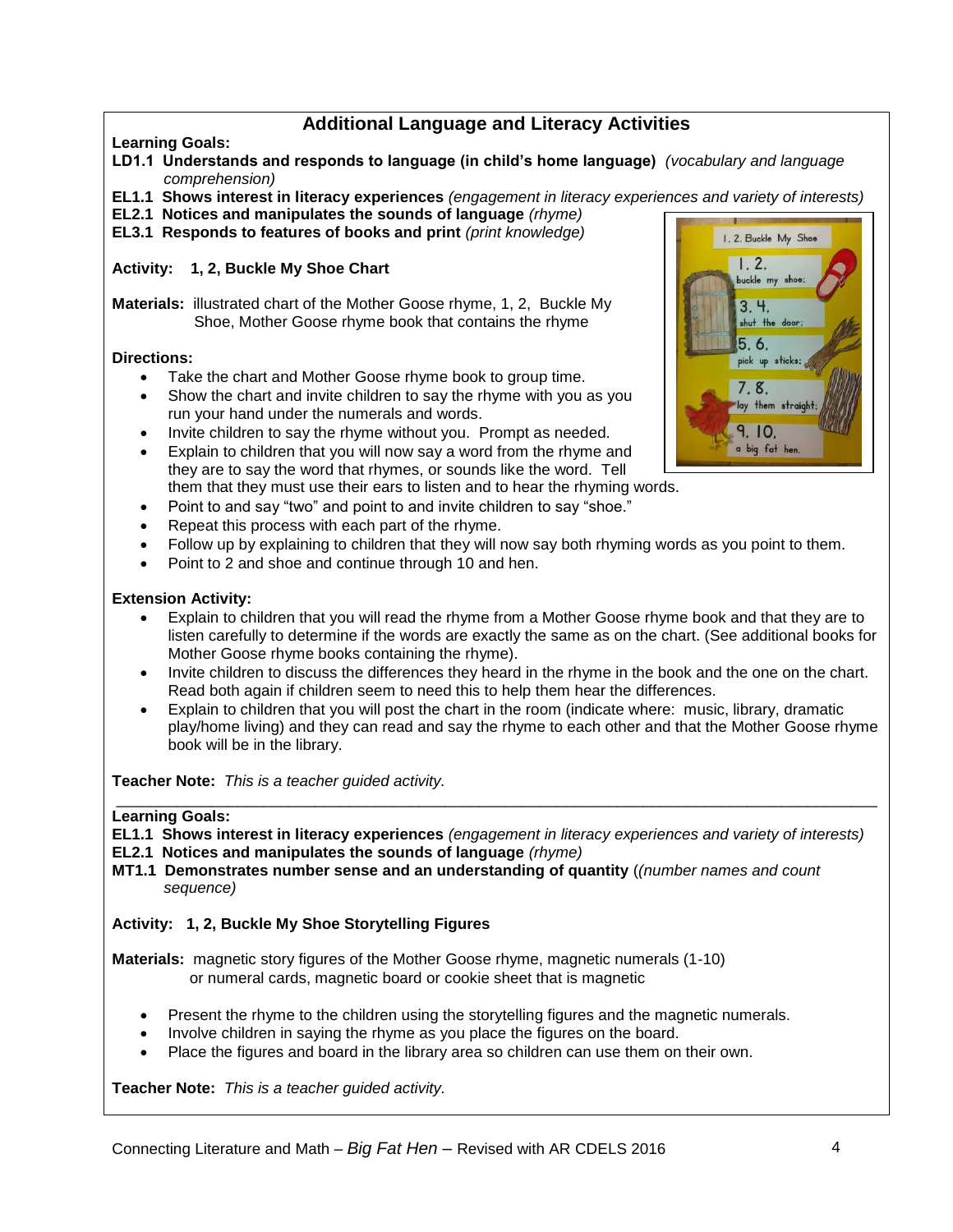### **Learning Goal: MT2.1 Uses classification and patterning skills** *(patterning)*

## **Activity: Rhyme and Rhythm Sticks**

**Materials:** rhythm sticks or 12" wooden dowel sticks in a container; two for each child

### **Directions:**

- Invite children to join you for a group activity.
- Pass the container around and ask each child to select two sticks.
- Discuss and practice with the children holding a stick in one hand and striking it with the stick they are holding in the other hand.
- Explain that they are to strike one stick with the other when you say each number. For example, as you say, "One", strike once, then strike once again as you say "two" as you repeat together, "One, two, buckle my shoe." Continue with three and four to nine and ten.
- Invite children to tell you how many total times they hit the sticks. (10 times). If they do not know how many, explain that they hit the stick ten times, one for each number from 1 to 10.

**Teacher Note:** *This is a teacher guided activity.*

# **Learning Environment**

**Teacher Note:** *As children are involved in the learning centers listed here, they are engaged in activities that support the following Domains of Child Development and Early Learning:*

- *Emergent Literacy*
- *Mathematical Thinking*
- *Creativity and Aesthetics*

### **Art Center**

Add neon crayons and markers in vibrant colors

#### **Dramatic Play Center**

• Add a basket of plastic eggs

#### **Library**

- Add a magnetic or felt storyboard.
- Add magnetic or felt figures for the rhyme.
- Add Mother Goose rhyme books and rhyme chart (if not posted in music center)

### **Manipulatives (or Math Center)**

- Add the teacher-made two-piece numeral/number puzzle.
- Observe children to see if any of them need help with the activity.
- Invite children who seem to be ready for this to put the puzzles in order from one to ten.
- Add counting bears and invite children to put one bear on each egg (one-to-one correspondence) or to put the correct number of bears on each numeral card.

**Teacher Note:** *Know your children so that you will know those who are ready for which of the counting bear activities.*

### **Music Center**

- Post rhyme chart in music center.
- Add rhythm sticks to the center.
- Observe children to see if they say the rhyme as they look at the chart and/or use the rhythm sticks.
- Place egg shakers in music center.